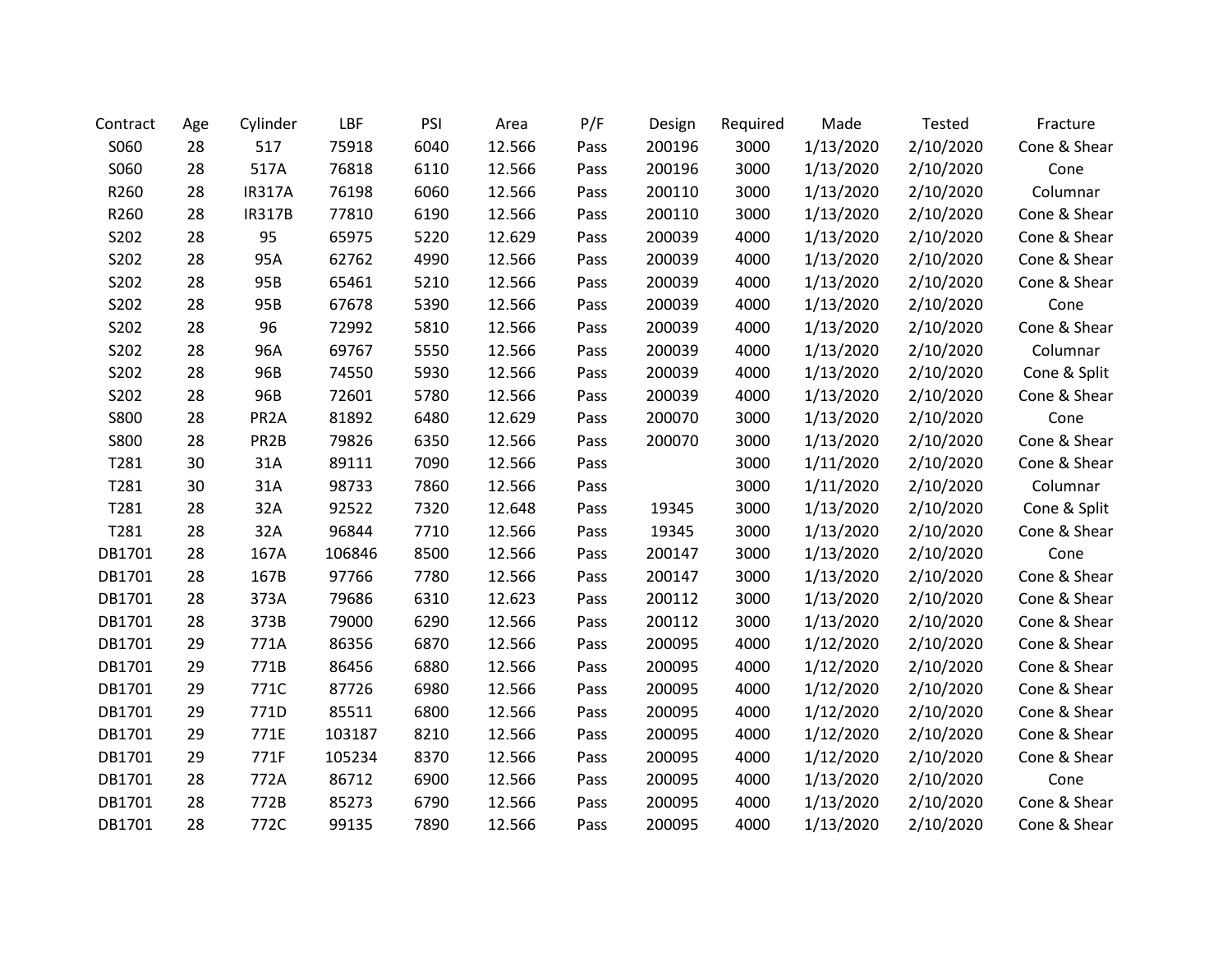| DB1701           | 28 | 772D          | 106489 | 8470 | 12.566 | Pass | 200095  | 4000 | 1/13/2020 | 2/10/2020 | Cone & Shear |
|------------------|----|---------------|--------|------|--------|------|---------|------|-----------|-----------|--------------|
| DB1701           | 28 | 772E          | 96780  | 7700 | 12.566 | Pass | 200095  | 4000 | 1/13/2020 | 2/10/2020 | Cone & Shear |
| DB1701           | 28 | 772F          | 95284  | 7580 | 12.566 | Pass | 200095  | 4000 | 1/13/2020 | 2/10/2020 | Cone & Shear |
| DB1701           | 28 | 2109A         | 69823  | 5560 | 12.566 | Pass | 200150  | 3000 | 1/13/2020 | 2/10/2020 | Cone & Shear |
| DB1701           | 28 | 2109B         | 71764  | 5710 | 12.566 | Pass | 200150  | 3000 | 1/13/2020 | 2/10/2020 | Cone & Shear |
| R272             | 28 | <b>WMC218</b> | 102886 | 8150 | 12.617 | Pass | 200302  | 3000 | 1/13/2020 | 2/10/2020 | Cone & Shear |
| R272             | 28 | WMC218A       | 101553 | 8080 | 12.566 | Pass | 200302  | 3000 | 1/13/2020 | 2/10/2020 | Cone         |
| P230             | 28 | 1705          | 65226  | 5190 | 12.566 | Pass | 200154  | 3000 | 1/13/2020 | 2/10/2020 | Cone & Shear |
| P230             | 28 | 1705A         | 69515  | 5530 | 12.566 | Pass | 200154  | 3000 | 1/13/2020 | 2/10/2020 | Cone & Split |
| Q149             | 28 | 18            | 58379  | 4650 | 12.566 | Pass | 200256  | 3000 | 1/13/2020 | 2/10/2020 | Cone & Shear |
| Q149             | 28 | 18A           | 61017  | 4860 | 12.566 | Pass | 200256  | 3000 | 1/13/2020 | 2/10/2020 | Cone & Shear |
| Q149             | 28 | 18B           | 59249  | 4710 | 12.566 | Pass | 200256  | 3000 | 1/13/2020 | 2/10/2020 | Cone & Shear |
| Q149             | 28 | 18C           | 58158  | 4630 | 12.566 | Pass | 200256  | 3000 | 1/13/2020 | 2/10/2020 | Cone         |
| 122627           | 28 | 28A           | 69171  | 5500 | 12.566 | Pass | 19912   | 3000 | 1/13/2020 | 2/10/2020 | Cone & Split |
| 122627           | 28 | 28B           | 74157  | 5900 | 12.566 | Pass | 19912   | 3000 | 1/13/2020 | 2/10/2020 | Cone         |
| R279             | 28 | 147A          | 60762  | 4840 | 12.566 | Pass | 200178  | 3000 | 1/13/2020 | 2/10/2020 | Cone & Split |
| R279             | 28 | 147A          | 61992  | 4930 | 12.566 | Pass | 200178  | 3000 | 1/13/2020 | 2/10/2020 | Cone & Shear |
| P230             | 28 | 1706          | 79475  | 6320 | 12.566 | Pass | 200156  | 3000 | 1/13/2020 | 2/10/2020 | Cone & Shear |
| P230             | 28 | 1706A         | 79252  | 6310 | 12.566 | Pass | 200156  | 3000 | 1/13/2020 | 2/10/2020 | Cone & Shear |
| DB1601           | 28 | 124           | 66482  | 5290 | 12.566 | Pass | 200341  | 4000 | 1/13/2020 | 2/10/2020 | Cone & Shear |
| DB1601           | 28 | 124A          | 66054  | 5260 | 12.566 | Pass | 200341  | 4000 | 1/13/2020 | 2/10/2020 | Columnar     |
| DB1601           | 28 | 125           | 75052  | 5970 | 12.566 | Pass | 200341  | 4000 | 1/13/2020 | 2/10/2020 | Columnar     |
| DB1601           | 28 | 125A          | 77022  | 6130 | 12.566 | Pass | 200341  | 4000 | 1/13/2020 | 2/10/2020 | Cone & Shear |
| DB1601           | 28 | 126           | 80300  | 6390 | 12.566 | Pass | 200341  | 4000 | 1/13/2020 | 2/10/2020 | Cone & Shear |
| DB1601           | 28 | 126A          | 80218  | 6380 | 12.566 | Pass | 200341  | 4000 | 1/13/2020 | 2/10/2020 | Cone & Shear |
| DB1601           | 28 | 127           | 69867  | 5560 | 12.566 | Pass | 200341  | 4000 | 1/13/2020 | 2/10/2020 | Cone & Shear |
| DB1601           | 28 | 127A          | 71004  | 5650 | 12.566 | Pass | 200341  | 4000 | 1/13/2020 | 2/10/2020 | Cone & Shear |
| 106077           | 28 | 12A           | 101836 | 8100 | 12.566 | Pass | 1535449 | 4000 | 1/13/2020 | 2/10/2020 | Columnar     |
| 106077           | 28 | 12A           | 105107 | 8360 | 12.566 | Pass | 1535449 | 4000 | 1/13/2020 | 2/10/2020 | Cone & Shear |
| Q029             | 28 | G128A         | 67079  | 5340 | 12.566 | Pass | 200072  | 3000 | 1/13/2020 | 2/10/2020 | Cone & Split |
| Q029             | 28 | G128A         | 64421  | 5130 | 12.566 | Pass | 200072  | 3000 | 1/13/2020 | 2/10/2020 | Columnar     |
| T <sub>265</sub> | 30 | 8A            | 77703  | 6180 | 12.566 | Pass |         | 3000 | 1/11/2020 | 2/10/2020 | Cone & Shear |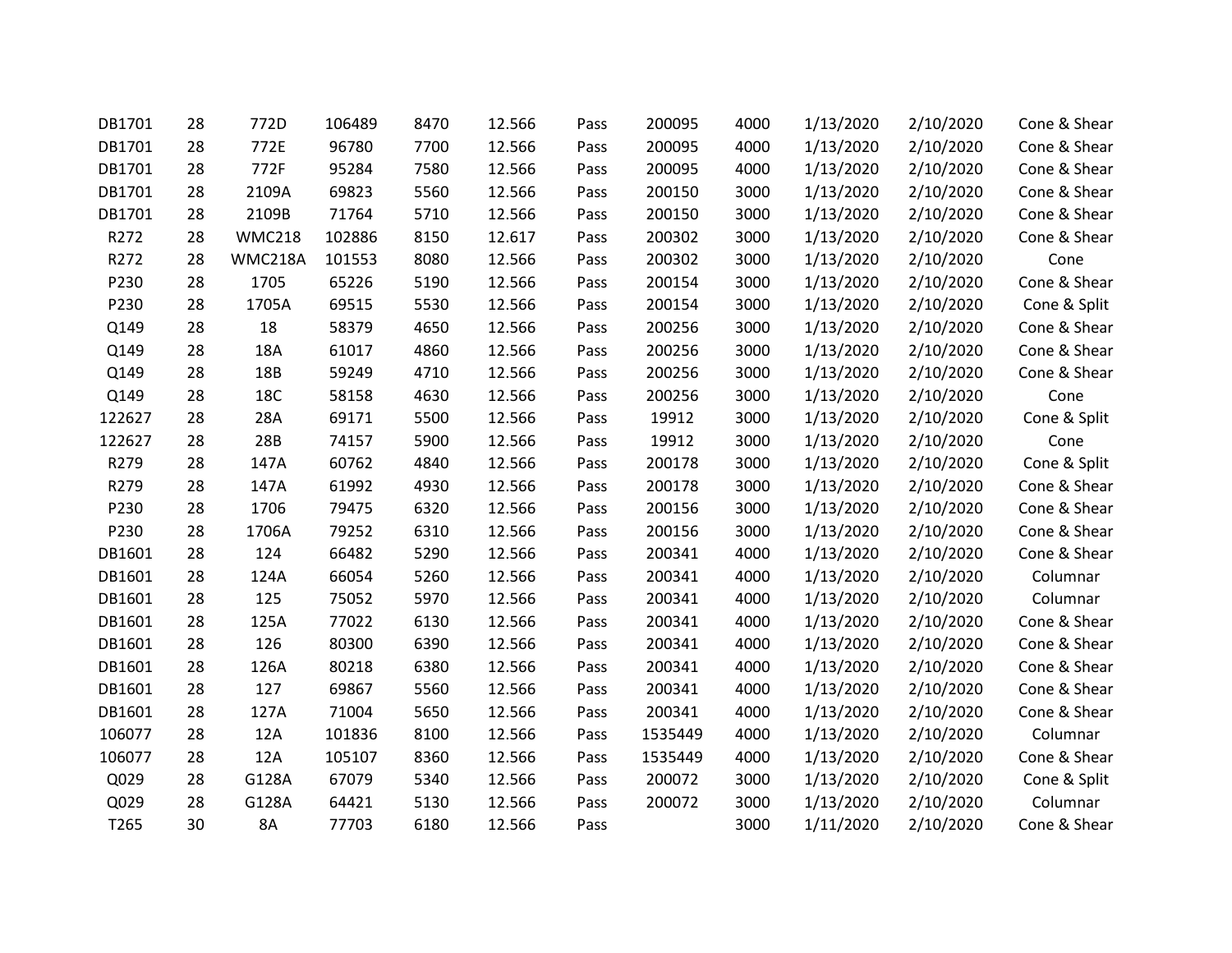| T265        | 30             | 8A             | 83547  | 6650   | 12.566 | Pass |        | 3000 | 1/11/2020 | 2/10/2020 | Cone & Split |
|-------------|----------------|----------------|--------|--------|--------|------|--------|------|-----------|-----------|--------------|
| T345        | 28             | <b>9A</b>      | 76457  | 6100   | 12.529 | Pass | 200271 | 3000 | 1/13/2020 | 2/10/2020 | Shear        |
| T345        | 28             | <b>9A</b>      | 76980  | 6130   | 12.566 | Pass | 200271 | 3000 | 1/13/2020 | 2/10/2020 | Cone & Shear |
| T349        | 28             | 2A             | 71438  | 5680   | 12.566 | Pass | 200233 | 3000 | 1/13/2020 | 2/10/2020 | Cone & Shear |
| T349        | 28             | 2A             | 75819  | 6030   | 12.566 | Pass | 200233 | 3000 | 1/13/2020 | 2/10/2020 | Cone & Split |
| <b>DZA</b>  | 28             | 1 <sub>L</sub> | 124649 | 9920   | 12.566 | Pass | 19026  | 5000 | 1/13/2020 | 2/10/2020 | Cone & Shear |
| <b>DZA</b>  | 28             | 1 <sub>L</sub> | 115480 | 9190   | 12.566 | Pass | 19026  | 5000 | 1/13/2020 | 2/10/2020 | Cone         |
| <b>DZA</b>  | 28             | 1M             | 116272 | 9250   | 12.566 | Pass | 19026  | 5000 | 1/13/2020 | 2/10/2020 | Cone & Shear |
| <b>DZA</b>  | 28             | 1M             | 109975 | 8750   | 12.566 | Pass | 19026  | 5000 | 1/13/2020 | 2/10/2020 | Shear        |
| S060        | 28             | 59             | 57288  | 4530   | 12.636 | Pass | 200196 | 3000 | 1/13/2020 | 2/10/2020 | Cone & Shear |
| S060        | 28             | 59A            | 54719  | 4350   | 12.566 | Pass | 200196 | 3000 | 1/13/2020 | 2/10/2020 | Cone & Shear |
| 190311      | 28             | 3              | 58496  | 4650   | 12.566 | Pass | 19926  | 3000 | 1/13/2020 | 2/10/2020 | Cone & Split |
| 190311      | 28             | 3A             | 59621  | 4740   | 12.566 | Pass | 19926  | 3000 | 1/13/2020 | 2/10/2020 | Cone & Shear |
| S202        | 16             | 103C           | 158399 | 5590   | 28.331 | Pass | 200457 | 3000 | 1/25/2020 | 2/10/2020 | Cone & Shear |
| S202        | 16             | 103C           | 163426 | 5780   | 28.274 | Pass | 200457 | 3000 | 1/25/2020 | 2/10/2020 | Cone & Shear |
| R279        | 9              | 156C           | 76059  | 6050   | 12.566 | Pass | 200409 | 4500 | 2/1/2020  | 2/10/2020 | Cone & Shear |
| R279        | 9              | 156C           | 75768  | 6030   | 12.566 | Pass | 200409 | 4500 | 2/1/2020  | 2/10/2020 | Cone & Shear |
| R279        | 9              | 157C           | 64541  | 5140   | 12.566 | Pass | 200409 | 4500 | 2/1/2020  | 2/10/2020 | Cone & Split |
| R279        | 9              | 157C           | 66575  | 5300   | 12.566 | Pass | 200409 | 4500 | 2/1/2020  | 2/10/2020 | Cone & Shear |
| R321        | 28             | 99             | 53946  | 4280   | 12.592 | Pass | 200415 | 3000 | 1/13/2020 | 2/10/2020 | Cone & Shear |
| R321        | 28             | 99A            | 51320  | 4080   | 12.566 | Pass | 200415 | 3000 | 1/13/2020 | 2/10/2020 | Cone & Shear |
| R273        | 4              | 140C           | 35855  | < 2850 | 12.566 | Fail | 200256 | 3000 | 2/6/2020  | 2/10/2020 | Cone & Shear |
| S127        | 11             | 118B           | 62797  | 5000   | 12.566 | Pass | 200039 | 4000 | 1/30/2020 | 2/10/2020 | Cone & Shear |
| S127        | 11             | 118C           | 58990  | 4690   | 12.566 | Pass | 200039 | 4000 | 1/30/2020 | 2/10/2020 | Columnar     |
| S127        | $\overline{7}$ | 119B           | 47532  | < 3780 | 12.566 | Fail | 200039 | 4000 | 2/3/2020  | 2/10/2020 | Cone & Shear |
| S127        | $\overline{7}$ | 119C           | 48312  | < 3840 | 12.566 | Fail | 200039 | 4000 | 2/3/2020  | 2/10/2020 | Cone & Shear |
| S060        | 28             | 518            | 73625  | 5860   | 12.566 | Pass | 200196 | 3000 | 1/14/2020 | 2/11/2020 | Columnar     |
| S060        | 28             | 518A           | 72406  | 5760   | 12.566 | Pass | 200196 | 3000 | 1/14/2020 | 2/11/2020 | Shear        |
| <b>S800</b> | 28             | PR3A           | 80222  | 6360   | 12.623 | Pass | 200070 | 3000 | 1/14/2020 | 2/11/2020 | Cone & Shear |
| <b>S800</b> | 28             | PR3B           | 81262  | 6470   | 12.566 | Pass | 200070 | 3000 | 1/14/2020 | 2/11/2020 | Cone & Shear |
| DB1701      | 28             | 168A           | 90323  | 7190   | 12.566 | Pass | 200147 | 3000 | 1/14/2020 | 2/11/2020 | Cone & Split |
| DB1701      | 28             | 168B           | 93790  | 7460   | 12.566 | Pass | 200147 | 3000 | 1/14/2020 | 2/11/2020 | Columnar     |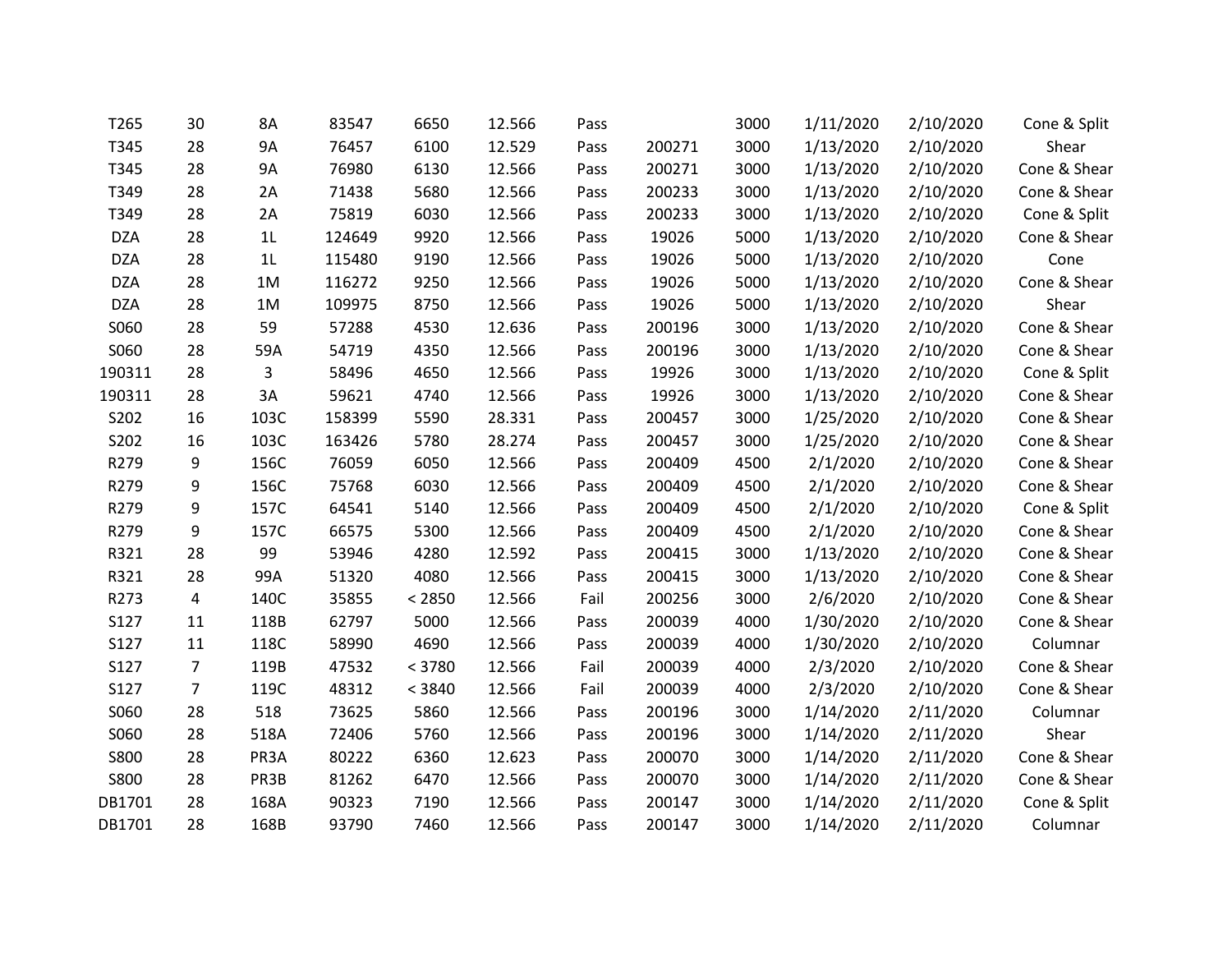| DB1701 | 28 | 1443A         | 140782 | 4980 | 28.274 | Pass | 200098         | 3000 | 1/14/2020 | 2/11/2020 | Cone & Shear |
|--------|----|---------------|--------|------|--------|------|----------------|------|-----------|-----------|--------------|
| DB1701 | 28 | 1443B         | 141799 | 5020 | 28.274 | Pass | 200098         | 3000 | 1/14/2020 | 2/11/2020 | Cone & Shear |
| DB1701 | 28 | 2049A         | 68074  | 5420 | 12.566 | Pass | 200150         | 3000 | 1/14/2020 | 2/11/2020 | Cone & Shear |
| DB1701 | 28 | 2049B         | 77607  | 6180 | 12.566 | Pass | 200150         | 3000 | 1/14/2020 | 2/11/2020 | Columnar     |
| DB1701 | 28 | 2110A         | 77024  | 6110 | 12.604 | Pass | 200150         | 3000 | 1/14/2020 | 2/11/2020 | Cone & Shear |
| DB1701 | 28 | 2110B         | 82068  | 6530 | 12.566 | Pass | 200150         | 3000 | 1/14/2020 | 2/11/2020 | Cone & Shear |
| R272   | 28 | <b>WMC219</b> | 90162  | 7170 | 12.566 | Pass | 200302         | 3000 | 1/14/2020 | 2/11/2020 | Cone         |
| R272   | 28 | WMC219A       | 91550  | 7290 | 12.566 | Pass | 200302         | 3000 | 1/14/2020 | 2/11/2020 | Columnar     |
| R272   | 28 | WMC219D       | 92087  | 7330 | 12.566 | Pass | 200302         | 3000 | 1/14/2020 | 2/11/2020 | Cone & Shear |
| R272   | 28 | WMC219E       | 93989  | 7480 | 12.566 | Pass | 200302         | 3000 | 1/14/2020 | 2/11/2020 | Columnar     |
| T234   | 28 | 22            | 118071 | 9400 | 12.566 | Pass | 19345          | 4000 | 1/14/2020 | 2/11/2020 | Columnar     |
| T234   | 28 | 22A           | 100818 | 8020 | 12.566 | Pass | 19345          | 4000 | 1/14/2020 | 2/11/2020 | Cone & Split |
| T924   | 28 | 4             | 108516 | 8640 | 12.566 | Pass | <b>BAG MIX</b> | 3000 | 1/14/2020 | 2/11/2020 | Cone & Split |
| T924   | 28 | 4A            | 110844 | 8820 | 12.566 | Pass | <b>BAG MIX</b> | 3000 | 1/14/2020 | 2/11/2020 | Columnar     |
| T924   | 28 | 5             | 95805  | 7620 | 12.566 | Pass | <b>BAG MIX</b> | 3000 | 1/14/2020 | 2/11/2020 | Cone & Shear |
| T924   | 28 | 5A            | 107515 | 8560 | 12.566 | Pass | <b>BAG MIX</b> | 3000 | 1/14/2020 | 2/11/2020 | Shear        |
| 122627 | 28 | 30            | 85322  | 6790 | 12.566 | Pass | 19913          | 3000 | 1/14/2020 | 2/11/2020 | Cone & Shear |
| 122627 | 28 | 30A           | 84977  | 6760 | 12.566 | Pass | 19913          | 3000 | 1/14/2020 | 2/11/2020 | Columnar     |
| 122627 | 28 | 31            | 59369  | 4720 | 12.566 | Pass | 19913          | 3000 | 1/14/2020 | 2/11/2020 | Cone & Shear |
| 122627 | 28 | 31A           | 60081  | 4780 | 12.566 | Pass | 19913          | 3000 | 1/14/2020 | 2/11/2020 | Cone & Shear |
| S202   | 28 | 97            | 130163 | 4600 | 28.274 | Pass | 200144         | 3000 | 1/14/2020 | 2/11/2020 | Shear        |
| S202   | 28 | 97A           | 137689 | 4870 | 28.274 | Pass | 200144         | 3000 | 1/14/2020 | 2/11/2020 | Cone & Shear |
| S127   | 28 | 115           | 105168 | 8370 | 12.566 | Pass | 200039         | 4000 | 1/14/2020 | 2/11/2020 | Cone & Shear |
| S127   | 28 | 115A          | 99055  | 7880 | 12.566 | Pass | 200039         | 4000 | 1/14/2020 | 2/11/2020 | Cone & Shear |
| R279   | 28 | 148A          | 71111  | 5660 | 12.566 | Pass | 200178         | 3000 | 1/14/2020 | 2/11/2020 | Cone & Shear |
| R279   | 28 | 148A          | 66493  | 5290 | 12.566 | Pass | 200178         | 3000 | 1/14/2020 | 2/11/2020 | Cone & Shear |
| 106077 | 28 | G4A           | 66807  | 5320 | 12.566 | Pass |                | 4000 | 1/14/2020 | 2/11/2020 | Cone & Split |
| 106077 | 28 | G4A           | 60436  | 4810 | 12.566 | Pass |                | 4000 | 1/14/2020 | 2/11/2020 | Cone & Shear |
| R277   | 28 | 111           | 80929  | 6440 | 12.566 | Pass | 200294         | 3000 | 1/14/2020 | 2/11/2020 | Columnar     |
| R277   | 28 | 111A          | 83807  | 6670 | 12.566 | Pass | 200294         | 3000 | 1/14/2020 | 2/11/2020 | Cone & Shear |
| T016   | 28 | 69            | 104401 | 8300 | 12.579 | Pass | 20297          | 3000 | 1/14/2020 | 2/11/2020 | Columnar     |
| T016   | 28 | 69A           | 102507 | 8160 | 12.566 | Pass | 20297          | 3000 | 1/14/2020 | 2/11/2020 | Cone & Shear |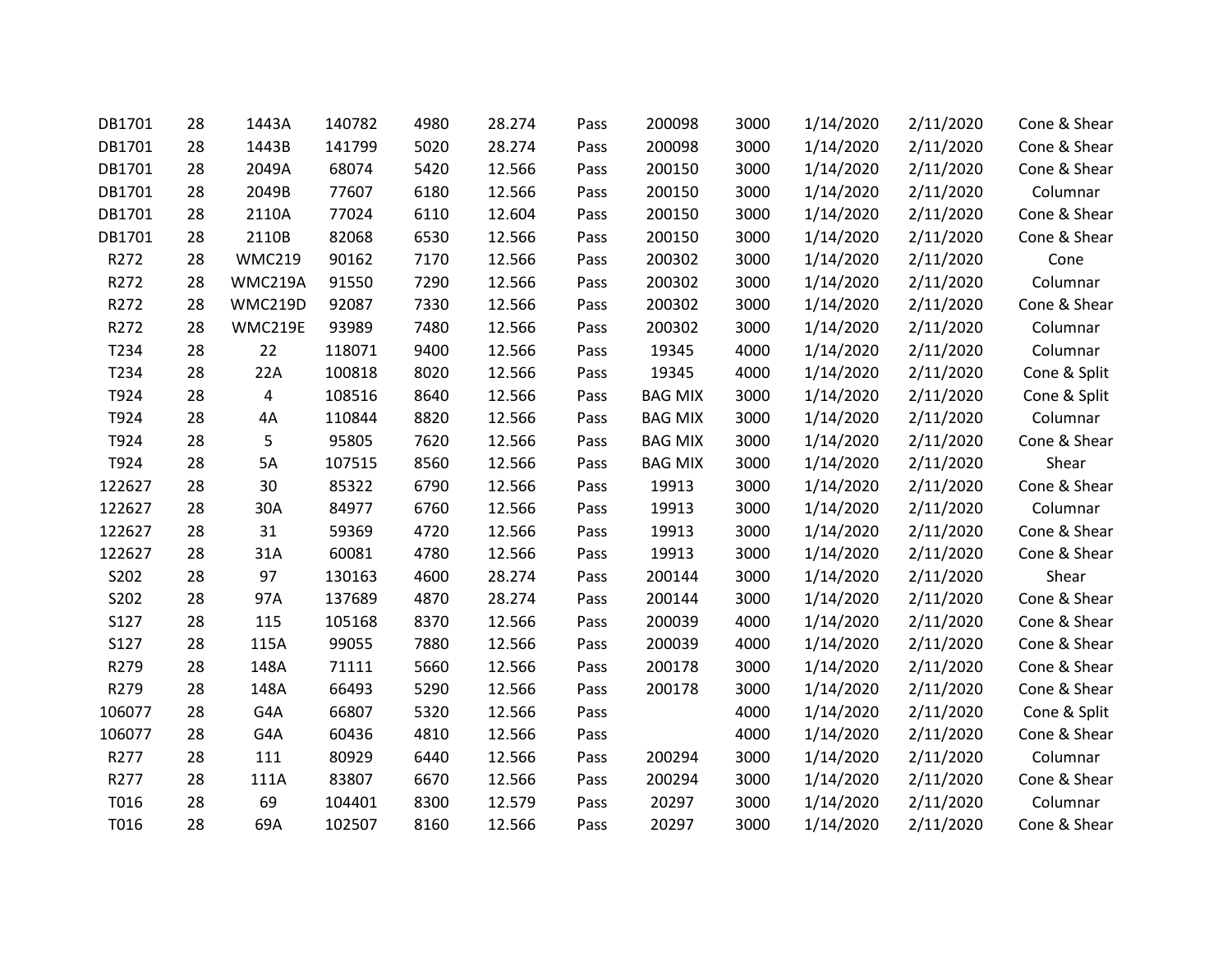| R272   | 28 | D163          | 75631  | 6020   | 12.566 | Pass | 200469         | 4000 | 1/14/2020 | 2/11/2020 | Cone & Shear |
|--------|----|---------------|--------|--------|--------|------|----------------|------|-----------|-----------|--------------|
| R272   | 28 | D163A         | 75000  | 5970   | 12.566 | Pass | 200469         | 4000 | 1/14/2020 | 2/11/2020 | Cone & Shear |
| DB1601 | 9  | 134B          | 24370  | < 1940 | 12.566 | Fail | 200341         | 4000 | 2/2/2020  | 2/11/2020 | Columnar     |
| DB1601 | 9  | 134C          | 26516  | < 2110 | 12.566 | Fail | 200341         | 4000 | 2/2/2020  | 2/11/2020 | Shear        |
| DB1601 | 9  | 134D          | 24635  | < 1960 | 12.566 | Fail | 200341         | 4000 | 2/2/2020  | 2/11/2020 | Columnar     |
| DB1601 | 9  | 134E          | 25345  | < 2020 | 12.566 | Fail | 200341         | 4000 | 2/2/2020  | 2/11/2020 | Cone & Shear |
| DB1701 | 28 | 169A          | 87657  | 6980   | 12.566 | Pass | 200147         | 3000 | 1/15/2020 | 2/12/2020 | Shear        |
| DB1701 | 28 | 169B          | 85262  | 6780   | 12.566 | Pass | 200147         | 3000 | 1/15/2020 | 2/12/2020 | Shear        |
| DB1701 | 28 | 2111A         | 74844  | 5960   | 12.566 | Pass | 200099         | 3000 | 1/15/2020 | 2/12/2020 | Cone & Shear |
| DB1701 | 28 | 2111B         | 79006  | 6290   | 12.566 | Pass | 200099         | 3000 | 1/15/2020 | 2/12/2020 | Cone & Shear |
| R273   | 28 | 137           | 58898  | 4690   | 12.566 | Pass | 200256         | 3000 | 1/15/2020 | 2/12/2020 | Cone & Shear |
| R273   | 28 | 137A          | 58134  | 4630   | 12.566 | Pass | 200256         | 3000 | 1/15/2020 | 2/12/2020 | Cone & Shear |
| 111041 | 28 | <b>BR2-8</b>  | 62895  | 5010   | 12.566 | Pass | 19087          | 3000 | 1/15/2020 | 2/12/2020 | Shear        |
| 111041 | 28 | <b>BR2-8A</b> | 64215  | 5110   | 12.566 | Pass | 19087          | 3000 | 1/15/2020 | 2/12/2020 | Columnar     |
| 140134 | 28 | 10A           | 59029  | 4700   | 12.566 | Pass | 19699          | 3000 | 1/15/2020 | 2/12/2020 | Cone & Shear |
| 140134 | 28 | 10B           | 55934  | 4450   | 12.566 | Pass | 19699          | 3000 | 1/15/2020 | 2/12/2020 | Cone & Shear |
| S182   | 28 | 26            | 80235  | 6380   | 12.566 | Pass | 200327         | 3000 | 1/15/2020 | 2/12/2020 | Cone & Shear |
| S182   | 28 | 26A           | 77025  | 6130   | 12.566 | Pass | 200327         | 3000 | 1/15/2020 | 2/12/2020 | Cone & Shear |
| T340   | 28 | 5             | 78976  | 6280   | 12.566 | Pass | <b>BAG MIX</b> | 3500 | 1/15/2020 | 2/12/2020 | Cone & Shear |
| T340   | 28 | 5A            | 79152  | 6300   | 12.566 | Pass | <b>BAG MIX</b> | 3500 | 1/15/2020 | 2/12/2020 | Cone & Shear |
| T340   | 28 | 6             | 74043  | 5890   | 12.566 | Pass | <b>BAG MIX</b> | 3500 | 1/15/2020 | 2/12/2020 | Cone & Shear |
| T340   | 28 | 6A            | 72753  | 5790   | 12.566 | Pass | <b>BAG MIX</b> | 3500 | 1/15/2020 | 2/12/2020 | Columnar     |
| 122627 | 28 | 32            | 85111  | 6750   | 12.61  | Pass | 19923          | 3000 | 1/15/2020 | 2/12/2020 | Shear        |
| 122627 | 28 | 32A           | 89568  | 7130   | 12.566 | Pass | 19923          | 3000 | 1/15/2020 | 2/12/2020 | Columnar     |
| S202   | 28 | 98            | 148975 | 5270   | 28.274 | Pass | 200144         | 3000 | 1/15/2020 | 2/12/2020 | Cone & Shear |
| S202   | 28 | 98A           | 155573 | 5490   | 28.331 | Pass | 200144         | 3000 | 1/15/2020 | 2/12/2020 | Columnar     |
| DB1701 | 28 | 2050A         | 73435  | 5840   | 12.566 | Pass | 200150         | 3000 | 1/15/2020 | 2/12/2020 | Shear        |
| DB1701 | 28 | 2050B         | 73113  | 5820   | 12.566 | Pass | 200150         | 3000 | 1/15/2020 | 2/12/2020 | Cone         |
| DB1601 | 28 | 128           | 55705  | 4430   | 12.566 | Pass | 200341         | 4000 | 1/15/2020 | 2/12/2020 | Shear        |
| DB1601 | 28 | 128A          | 53320  | 4240   | 12.566 | Pass | 200341         | 4000 | 1/15/2020 | 2/12/2020 | Cone & Shear |
| T021   | 28 | 10A           | 82900  | 6600   | 12.566 | Pass | 200065         | 3000 | 1/15/2020 | 2/12/2020 | Cone & Shear |
| T021   | 28 | 10A           | 86685  | 6900   | 12.566 | Pass | 200065         | 3000 | 1/15/2020 | 2/12/2020 | Shear        |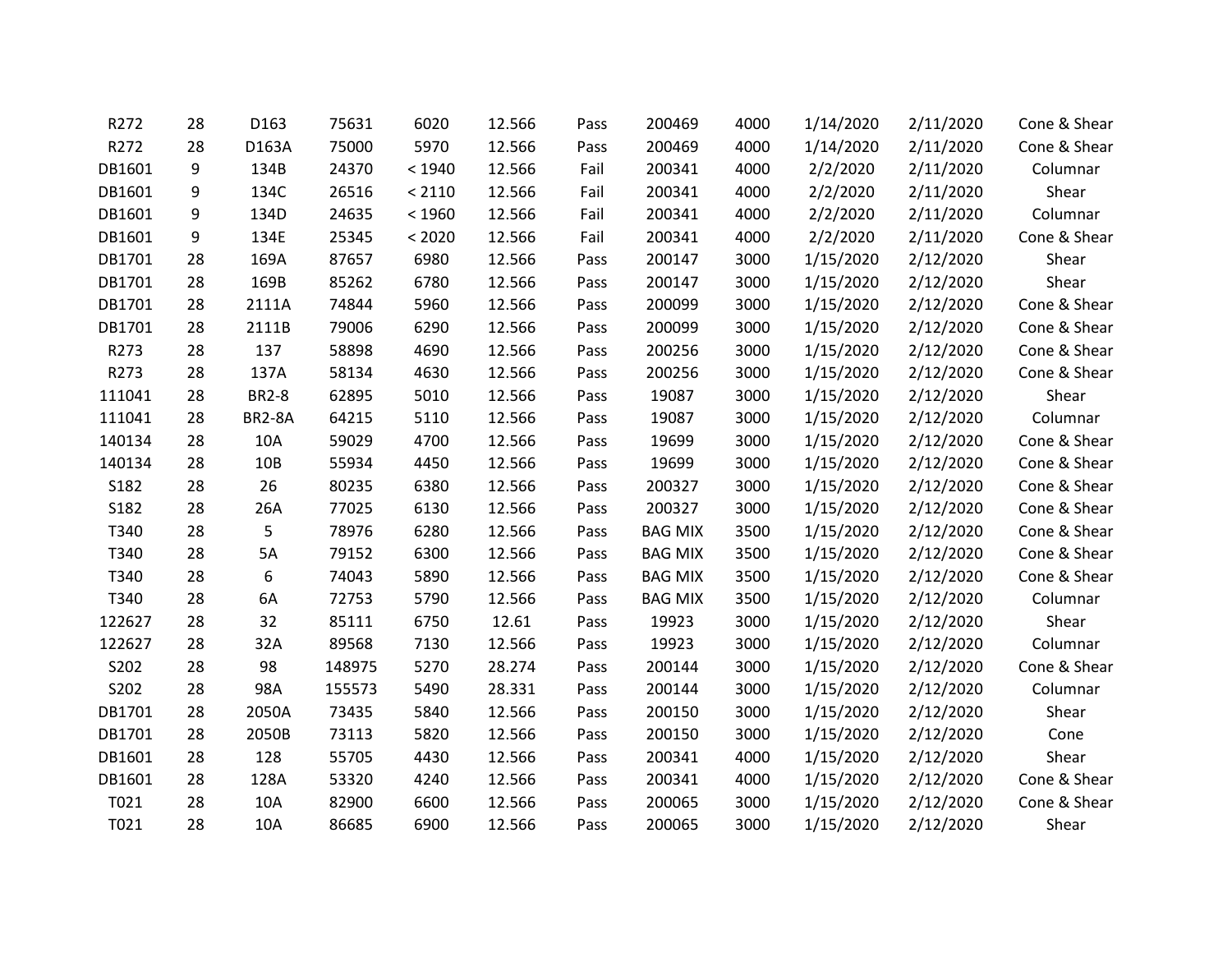| T281       | 28 | 33A           | 73398  | 5840   | 12.566 | Pass | 200084 | 3000  | 1/15/2020 | 2/12/2020 | Columnar     |
|------------|----|---------------|--------|--------|--------|------|--------|-------|-----------|-----------|--------------|
| T281       | 28 | 33A           | 88285  | 7030   | 12.566 | Pass | 200084 | 3000  | 1/15/2020 | 2/12/2020 | Cone & Shear |
| DB1801     | 28 | 17ARK         | 175092 | 13930  | 12.566 | Pass | 19463  | 10000 | 1/15/2020 | 2/12/2020 | Columnar     |
| DB1801     | 28 | 17ARK         | 181948 | 14480  | 12.566 | Pass | 19463  | 10000 | 1/15/2020 | 2/12/2020 | Cone         |
| <b>DZA</b> | 28 | 3D            | 150412 | 11970  | 12.566 | Pass | 19027  | 10000 | 1/15/2020 | 2/12/2020 | Cone & Shear |
| <b>DZA</b> | 28 | 3D            | 151542 | 12060  | 12.566 | Pass | 19027  | 10000 | 1/15/2020 | 2/12/2020 | Shear        |
| <b>DZA</b> | 28 | 3L            | 158605 | 12610  | 12.579 | Pass | 19027  | 10000 | 1/15/2020 | 2/12/2020 | Cone & Shear |
| <b>DZA</b> | 28 | 3L            | 165457 | 13170  | 12.566 | Pass | 19027  | 10000 | 1/15/2020 | 2/12/2020 | Shear        |
| R272       | 28 | V165          | 63868  | 5080   | 12.566 | Pass | 200450 | 3000  | 1/15/2020 | 2/12/2020 | Cone & Shear |
| R272       | 28 | V165A         | 62806  | 5000   | 12.566 | Pass | 200450 | 3000  | 1/15/2020 | 2/12/2020 | Shear        |
| T016       | 28 | 70            | 108706 | 8650   | 12.566 | Pass | 200297 | 3000  | 1/15/2020 | 2/12/2020 | Shear        |
| T016       | 28 | 70A           | 109577 | 8720   | 12.566 | Pass | 200297 | 3000  | 1/15/2020 | 2/12/2020 | Shear        |
| R279       | 14 | 154B          | 68707  | 5470   | 12.566 | Pass | 200406 | 3000  | 1/29/2020 | 2/12/2020 | Cone & Shear |
| R279       | 14 | 154B          | 68662  | 5460   | 12.566 | Pass | 200406 | 3000  | 1/29/2020 | 2/12/2020 | Cone & Shear |
| R272       | 28 | D164          | 52828  | 4190   | 12.604 | Pass | 200496 | 4000  | 1/15/2020 | 2/12/2020 | Cone         |
| R272       | 28 | D164A         | 54489  | 4340   | 12.566 | Pass | 200496 | 4000  | 1/15/2020 | 2/12/2020 | Cone & Shear |
| R273       | 5  | 141C          | 35342  | < 2810 | 12.566 | Fail | 200256 | 3000  | 2/7/2020  | 2/12/2020 | Cone & Shear |
| S060       | 28 | 519           | 100962 | 8000   | 12.617 | Pass | 200196 | 3000  | 1/16/2020 | 2/13/2020 | Shear        |
| S060       | 28 | 519A          | 95141  | 7570   | 12.566 | Pass | 200196 | 3000  | 1/16/2020 | 2/13/2020 | Shear        |
| P230       | 28 | 1708          | 82381  | 6560   | 12.566 | Pass | 200156 | 3000  | 1/16/2020 | 2/13/2020 | Cone & Shear |
| P230       | 28 | 1708A         | 81474  | 6480   | 12.566 | Pass | 200156 | 3000  | 1/16/2020 | 2/13/2020 | Cone & Shear |
| P230       | 28 | 1709          | 53420  | 4250   | 12.566 | Pass | 200154 | 3000  | 1/16/2020 | 2/13/2020 | Cone & Shear |
| P230       | 28 | 1709A         | 52683  | 4190   | 12.566 | Pass | 200154 | 3000  | 1/16/2020 | 2/13/2020 | Cone & Shear |
| Q921       | 28 | 805           | 63617  | 5060   | 12.566 | Pass | 200186 | 3000  | 1/16/2020 | 2/13/2020 | Cone & Shear |
| Q921       | 28 | 805A          | 63666  | 5070   | 12.566 | Pass | 200186 | 3000  | 1/16/2020 | 2/13/2020 | Cone & Shear |
| T011       | 28 | 34            | 73375  | 5840   | 12.566 | Pass | 200230 | 3000  | 1/16/2020 | 2/13/2020 | Columnar     |
| T011       | 28 | 34A           | 74045  | 5890   | 12.566 | Pass | 200230 | 3000  | 1/16/2020 | 2/13/2020 | Cone & Shear |
| T103       | 28 | 5             | 85796  | 6830   | 12.566 | Pass | 19630  | 3000  | 1/16/2020 | 2/13/2020 | Cone & Shear |
| T103       | 28 | A             | 85275  | 6790   | 12.566 | Pass | 19630  | 3000  | 1/16/2020 | 2/13/2020 | Shear        |
| R260       | 28 | <b>IR318A</b> | 76369  | 6040   | 12.636 | Pass | 200110 | 3000  | 1/16/2020 | 2/13/2020 | Shear        |
| R260       | 28 | <b>IR318B</b> | 74548  | 5930   | 12.566 | Pass | 200110 | 3000  | 1/16/2020 | 2/13/2020 | Cone & Split |
| 122627     | 28 | 33            | 76888  | 6120   | 12.566 | Pass | 19913  | 3000  | 1/16/2020 | 2/13/2020 | Columnar     |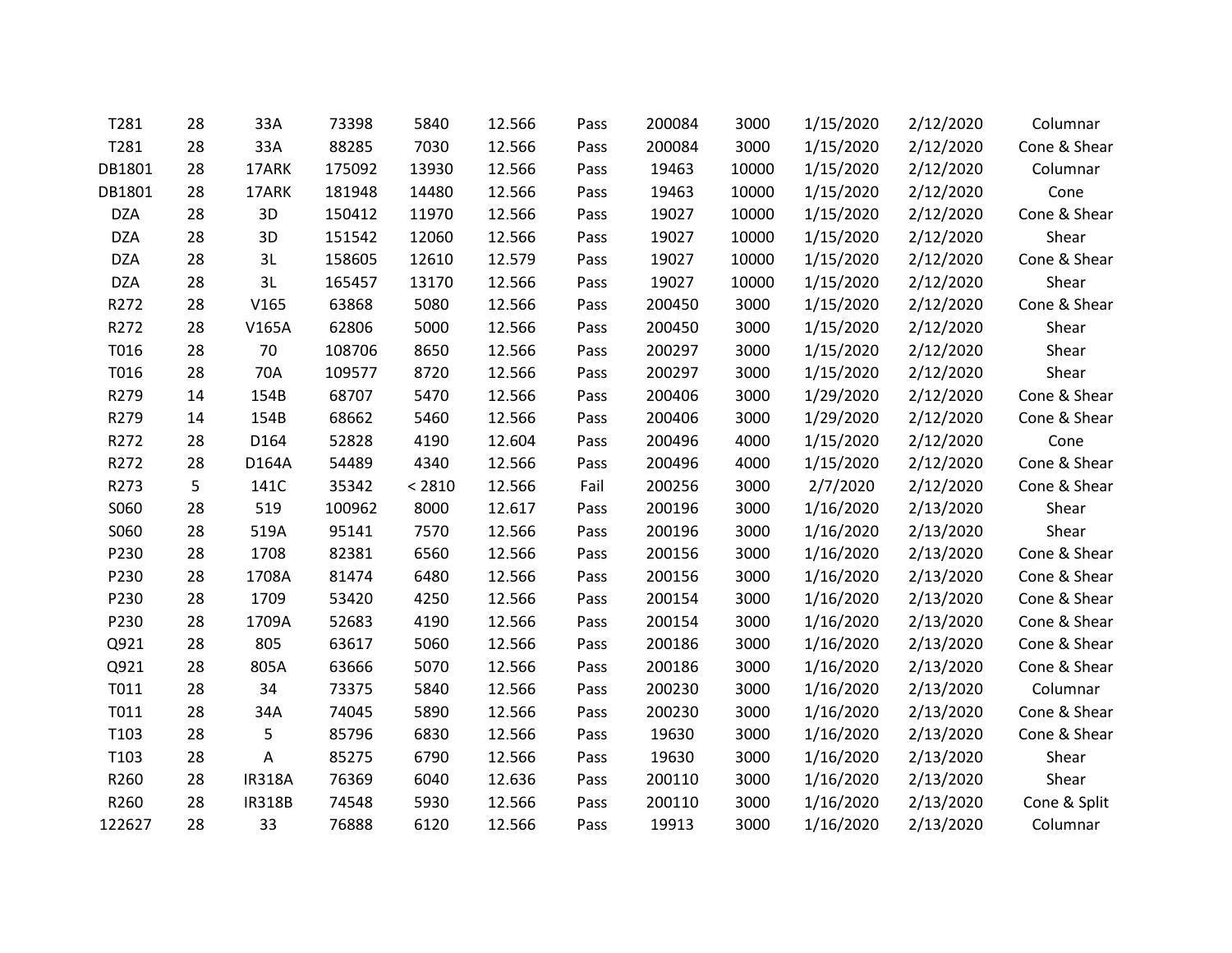| 122627 | 28 | 33A            | 74440  | 5920  | 12.566 | Pass | 19913          | 3000 | 1/16/2020 | 2/13/2020 | Cone & Shear |
|--------|----|----------------|--------|-------|--------|------|----------------|------|-----------|-----------|--------------|
| R279   | 28 | 149A           | 56065  | 4460  | 12.566 | Pass | 200178         | 3000 | 1/16/2020 | 2/13/2020 | Cone & Shear |
| R279   | 28 | 149A           | 53950  | 4290  | 12.566 | Pass | 200178         | 3000 | 1/16/2020 | 2/13/2020 | Cone & Shear |
| S202   | 28 | 99             | 81657  | 6500  | 12.566 | Pass | 200150         | 3000 | 1/16/2020 | 2/13/2020 | Cone & Shear |
| S202   | 28 | 99A            | 75303  | 5990  | 12.566 | Pass | 200150         | 3000 | 1/16/2020 | 2/13/2020 | Cone & Shear |
| DB1701 | 28 | 2051A          | 74321  | 5910  | 12.566 | Pass | 200099         | 3000 | 1/16/2020 | 2/13/2020 | Shear        |
| DB1701 | 28 | 2051B          | 82455  | 6560  | 12.566 | Pass | 200099         | 3000 | 1/16/2020 | 2/13/2020 | Cone & Shear |
| DB1701 | 28 | 673A           | 106433 | 8470  | 12.566 | Pass | 200119         | 3000 | 1/16/2020 | 2/13/2020 | Cone & Split |
| DB1701 | 28 | 673B           | 102622 | 8170  | 12.566 | Pass | 200119         | 3000 | 1/16/2020 | 2/13/2020 | Shear        |
| DB1701 | 28 | 2112A          | 65159  | 5190  | 12.566 | Pass | 200112         | 3000 | 1/16/2020 | 2/13/2020 | Cone & Split |
| DB1701 | 28 | 2112B          | 66204  | 5270  | 12.566 | Pass | 200112         | 3000 | 1/16/2020 | 2/13/2020 | Cone & Shear |
| S307   | 28 | 17             | 87759  | 6980  | 12.566 | Pass | 200397         | 3000 | 1/16/2020 | 2/13/2020 | Cone & Shear |
| S307   | 28 | 17A            | 94274  | 7500  | 12.566 | Pass | 200397         | 3000 | 1/16/2020 | 2/13/2020 | Cone & Split |
| P230   | 28 | 1707           | 124047 | 4388  | 28.274 | Pass | 200160         | 3000 | 1/16/2020 | 2/13/2020 | Cone & Shear |
| P230   | 28 | 1707A          | 135013 | 4780  | 28.274 | Pass | 200160         | 3000 | 1/16/2020 | 2/13/2020 | Cone & Shear |
| T234   | 28 | 23             | 160570 | 12780 | 12.566 | Pass | 19345          | 4000 | 1/16/2020 | 2/13/2020 | Cone & Shear |
| T234   | 28 | 23A            | 125051 | 9950  | 12.566 | Pass | 19345          | 4000 | 1/16/2020 | 2/13/2020 | Columnar     |
| DB1601 | 28 | 129            | 76854  | 6120  | 12.566 | Pass |                | 5000 | 1/16/2020 | 2/13/2020 | Cone & Shear |
| DB1601 | 28 | 129A           | 79222  | 6300  | 12.566 | Pass |                | 5000 | 1/16/2020 | 2/13/2020 | Cone & Shear |
| 121515 | 28 | 8A             | 82793  | 6580  | 12.592 | Pass | 20063          | 3000 | 1/16/2020 | 2/13/2020 | Shear        |
| 121515 | 28 | 8A             | 74399  | 5920  | 12.566 | Pass | 20063          | 3000 | 1/16/2020 | 2/13/2020 | Columnar     |
| 124266 | 28 | 1ARB           | 141322 | 11250 | 12.566 | Pass | 200031         | 8000 | 1/16/2020 | 2/13/2020 | Cone & Shear |
| 124266 | 28 | 1ARB           | 123937 | 9860  | 12.566 | Pass | 200031         | 8000 | 1/16/2020 | 2/13/2020 | Columnar     |
| Q029   | 28 | 430A           | 67222  | 5350  | 12.566 | Pass | 620025         | 3000 | 1/16/2020 | 2/13/2020 | Shear        |
| Q029   | 28 | 430A           | 68985  | 5490  | 12.566 | Pass | 620025         | 3000 | 1/16/2020 | 2/13/2020 | Cone & Shear |
| S370   | 28 | 24A            | 94149  | 7490  | 12.566 | Pass | 200151         | 3000 | 1/16/2020 | 2/13/2020 | Cone         |
| S370   | 28 | 24A            | 91535  | 7280  | 12.566 | Pass | 200151         | 3000 | 1/16/2020 | 2/13/2020 | Cone         |
| T021   | 28 | 11A            | 89159  | 7100  | 12.566 | Pass | 200066         | 3000 | 1/16/2020 | 2/13/2020 | Shear        |
| T021   | 28 | 11A            | 85953  | 6840  | 12.566 | Pass | 200066         | 3000 | 1/16/2020 | 2/13/2020 | Columnar     |
| T285   | 28 | $\overline{7}$ | 89330  | 7110  | 12.566 | Pass | <b>BAG MIX</b> | 3000 | 1/16/2020 | 2/13/2020 | Cone & Shear |
| T285   | 28 | 7A             | 90781  | 7220  | 12.566 | Pass | <b>BAG MIX</b> | 3000 | 1/16/2020 | 2/13/2020 | Columnar     |
| T281   | 28 | 34             | 83054  | 6610  | 12.566 | Pass | 200084         | 3000 | 1/16/2020 | 2/13/2020 | Shear        |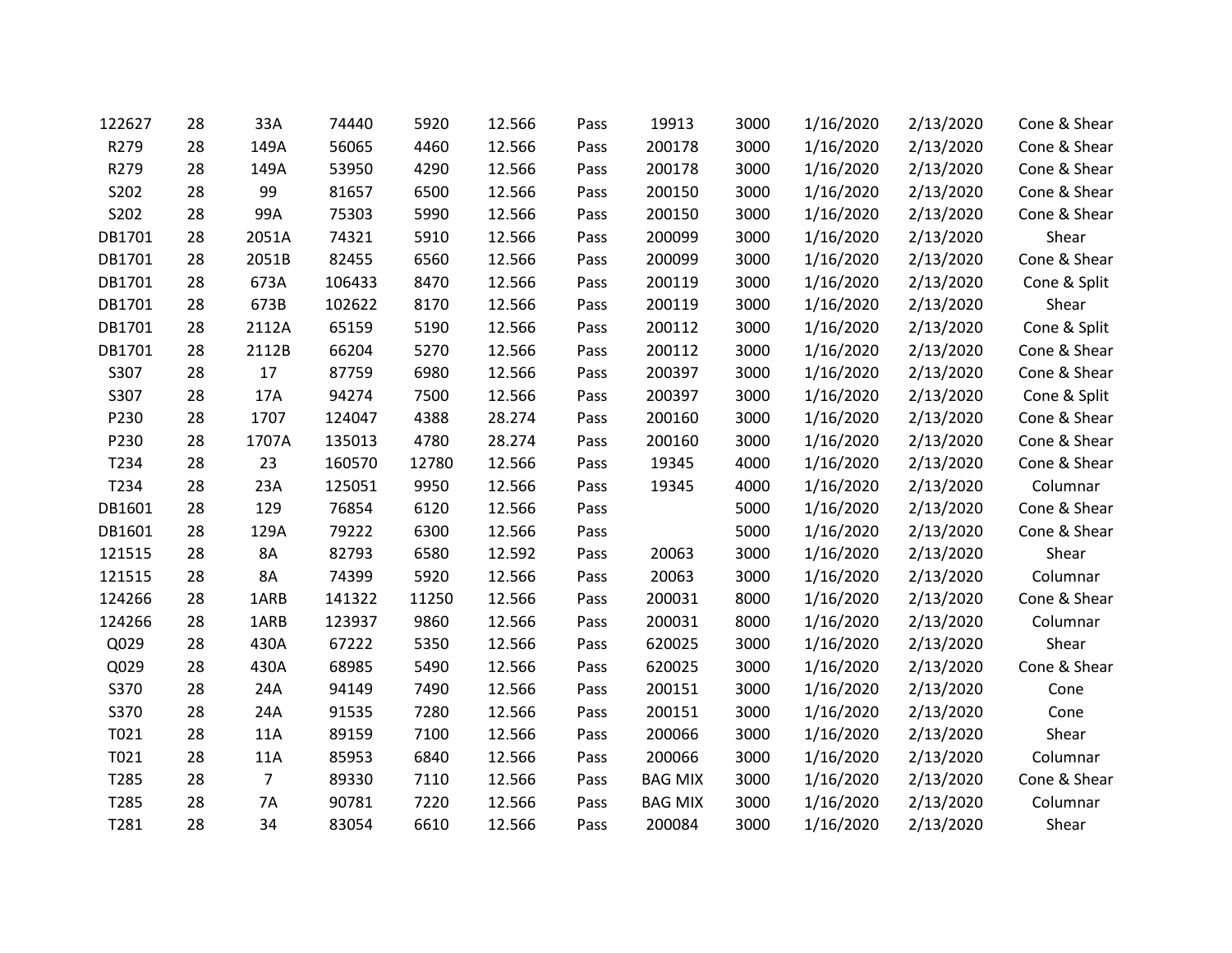| T281       | 28             | 34A           | 82942  | 6600  | 12.566 | Pass | 200084 | 3000 | 1/16/2020 | 2/13/2020 | Shear        |
|------------|----------------|---------------|--------|-------|--------|------|--------|------|-----------|-----------|--------------|
| T290       | 28             | 3A            | 69955  | 5570  | 12.566 | Pass | 200084 | 3000 | 1/16/2020 | 2/13/2020 | Columnar     |
| T290       | 28             | 3A            | 70757  | 5630  | 12.566 | Pass | 200084 | 3000 | 1/16/2020 | 2/13/2020 | Columnar     |
| T342       | 28             | 1A            | 92739  | 7350  | 12.61  | Pass | 200065 | 3000 | 1/16/2020 | 2/13/2020 | Cone & Shear |
| T342       | 28             | 1A            | 95646  | 7610  | 12.566 | Pass | 200065 | 3000 | 1/16/2020 | 2/13/2020 | Cone & Shear |
| T343       | 28             | 1A            | 95363  | 7590  | 12.566 | Pass | 200321 | 3000 | 1/16/2020 | 2/13/2020 | Cone & Shear |
| T343       | 28             | 1A            | 89312  | 7110  | 12.566 | Pass | 200321 | 3000 | 1/16/2020 | 2/13/2020 | Cone & Shear |
| T350       | 28             | 5A            | 69566  | 5530  | 12.573 | Pass | 200321 | 3000 | 1/16/2020 | 2/13/2020 | Cone & Shear |
| T350       | 28             | 5A            | 65069  | 5180  | 12.566 | Pass | 200321 | 3000 | 1/16/2020 | 2/13/2020 | Cone & Split |
| T285       | 28             | 5             | 93125  | 7410  | 12.566 | Pass | 19964  | 4000 | 1/16/2020 | 2/13/2020 | Cone & Shear |
| T285       | 28             | 5A            | 92276  | 7340  | 12.566 | Pass | 19964  | 4000 | 1/16/2020 | 2/13/2020 | Cone & Shear |
| <b>DZA</b> | 28             | 2D            | 136438 | 10860 | 12.566 | Pass | 19026  | 5000 | 1/16/2020 | 2/13/2020 | Cone & Shear |
| <b>DZA</b> | 28             | 2D            | 143583 | 11430 | 12.566 | Pass | 19026  | 5000 | 1/16/2020 | 2/13/2020 | Shear        |
| R272       | 28             | <b>WMC220</b> | 80804  | 6430  | 12.566 | Pass | 200302 | 3000 | 1/16/2020 | 2/13/2020 | Cone & Shear |
| R272       | 28             | WMC220A       | 81591  | 6490  | 12.566 | Pass | 200302 | 3000 | 1/16/2020 | 2/13/2020 | Shear        |
| R272       | 28             | WMC220D       | 79332  | 6310  | 12.566 | Pass | 200302 | 3000 | 1/16/2020 | 2/13/2020 | Cone & Shear |
| R272       | 28             | WMC220E       | 83766  | 6670  | 12.566 | Pass | 200302 | 3000 | 1/16/2020 | 2/13/2020 | Columnar     |
| R272       | 28             | D166          | 62221  | 4950  | 12.566 | Pass | 200496 | 4000 | 1/16/2020 | 2/13/2020 | Cone & Split |
| R272       | 28             | D166A         | 68277  | 5430  | 12.566 | Pass | 200496 | 4000 | 1/16/2020 | 2/13/2020 | Cone & Shear |
| S289       | 28             | 8             | 74863  | 5960  | 12.566 | Pass | 19525  | 3000 | 1/16/2020 | 2/13/2020 | Cone & Shear |
| S289       | 28             | 8A            | 75218  | 5960  | 12.629 | Pass | 19525  | 3000 | 1/16/2020 | 2/13/2020 | Cone & Shear |
| S307       | 14             | 20B           | 72405  | 5760  | 12.566 | Pass | 200397 | 3000 | 1/30/2020 | 2/13/2020 | Cone & Shear |
| R273       | $\overline{7}$ | 140B          | 53559  | 4260  | 12.566 | Pass | 200256 | 3000 | 2/6/2020  | 2/13/2020 | Cone & Shear |
| 111041     | 28             | <b>BR1-5</b>  | 63351  | 5040  | 12.566 | Pass | 19087  | 3000 | 1/17/2020 | 2/14/2020 | Shear        |
| 111041     | 28             | <b>BR1-5A</b> | 65263  | 5190  | 12.566 | Pass | 19087  | 3000 | 1/17/2020 | 2/14/2020 | Shear        |
| R078       | 28             | 68            | 86154  | 6860  | 12.566 | Pass | 200207 | 3000 | 1/17/2020 | 2/14/2020 | Cone         |
| R078       | 28             | 68A           | 93494  | 7440  | 12.566 | Pass | 200207 | 3000 | 1/17/2020 | 2/14/2020 | Cone & Split |
| R260       | 28             | <b>IR319A</b> | 73071  | 5810  | 12.566 | Pass | 200110 | 3000 | 1/17/2020 | 2/14/2020 | Cone & Shear |
| R260       | 28             | <b>IR319B</b> | 71270  | 5670  | 12.566 | Pass | 200110 | 3000 | 1/17/2020 | 2/14/2020 | Cone & Shear |
| S060       | 28             | 520           | 83699  | 6660  | 12.566 | Pass | 200196 | 3000 | 1/17/2020 | 2/14/2020 | Cone & Split |
| S060       | 28             | 520A          | 84245  | 6700  | 12.566 | Pass | 200196 | 3000 | 1/17/2020 | 2/14/2020 | Cone & Shear |
| 122627     | 28             | 34            | 69622  | 5540  | 12.566 | Pass | 200401 | 3000 | 1/17/2020 | 2/14/2020 | Shear        |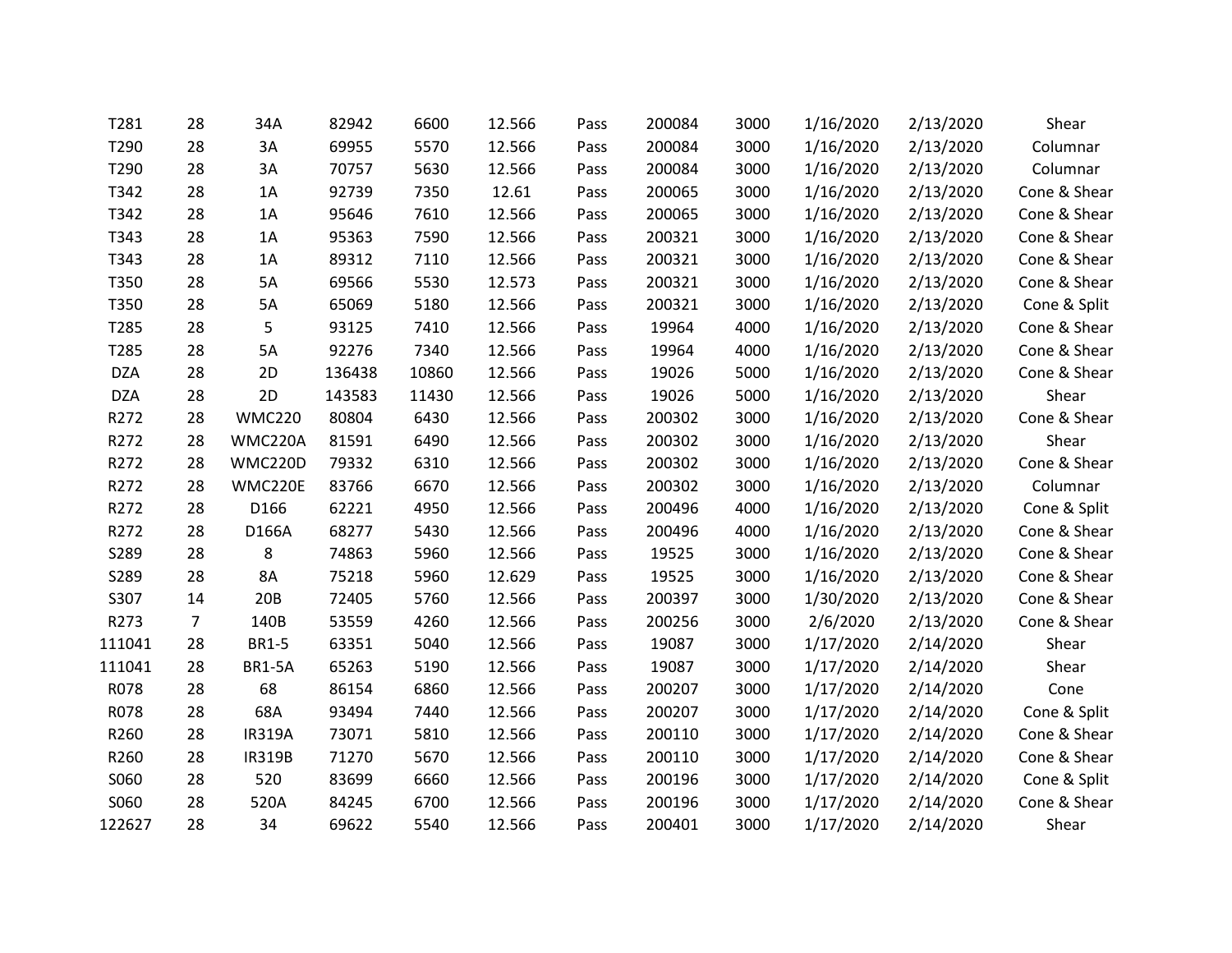| 122627     | 28 | 34A           | 70178  | 5580  | 12.566 | Pass | 200401         | 3000 | 1/17/2020 | 2/14/2020 | Cone         |
|------------|----|---------------|--------|-------|--------|------|----------------|------|-----------|-----------|--------------|
| R279       | 28 | 150A          | 75924  | 6040  | 12.566 | Pass | 200406         | 3000 | 1/17/2020 | 2/14/2020 | Cone & Shear |
| R279       | 28 | 150A          | 73963  | 5890  | 12.566 | Pass | 200406         | 3000 | 1/17/2020 | 2/14/2020 | Cone & Shear |
| S202       | 28 | 100           | 75227  | 5990  | 12.566 | Pass | 200150         | 3000 | 1/17/2020 | 2/14/2020 | Shear        |
| S202       | 28 | 100A          | 73327  | 5840  | 12.566 | Pass | 200150         | 3000 | 1/17/2020 | 2/14/2020 | Shear        |
| DB1701     | 28 | 170A          | 100250 | 7980  | 12.566 | Pass | 200125         | 3000 | 1/17/2020 | 2/14/2020 | Cone         |
| DB1701     | 28 | 170B          | 99727  | 7940  | 12.566 | Pass | 200125         | 3000 | 1/17/2020 | 2/14/2020 | Cone & Shear |
| DB1701     | 28 | 2052A         | 87646  | 6970  | 12.566 | Pass | 200150         | 3000 | 1/17/2020 | 2/14/2020 | Cone & Shear |
| DB1701     | 28 | 2052B         | 89805  | 7150  | 12.566 | Pass | 200150         | 3000 | 1/17/2020 | 2/14/2020 | Cone & Shear |
| R273       | 28 | 138           | 53313  | 4240  | 12.566 | Pass | 200256         | 3000 | 1/17/2020 | 2/14/2020 | Cone & Shear |
| R273       | 28 | 138A          | 54113  | 4310  | 12.566 | Pass | 200256         | 3000 | 1/17/2020 | 2/14/2020 | Cone & Shear |
| P230       | 28 | 1710          | 78371  | 6240  | 12.566 | Pass | 200156         | 3000 | 1/17/2020 | 2/14/2020 | Cone & Shear |
| P230       | 28 | 1710A         | 79475  | 6320  | 12.566 | Pass | 200156         | 3000 | 1/17/2020 | 2/14/2020 | Cone & Shear |
| DB1601     | 28 | 130           | 85529  | 6810  | 12.566 | Pass | <b>BAG MIX</b> | 5000 | 1/17/2020 | 2/14/2020 | Cone & Shear |
| DB1601     | 28 | 130A          | 86887  | 6910  | 12.566 | Pass | <b>BAG MIX</b> | 5000 | 1/17/2020 | 2/14/2020 | Cone & Shear |
| S009       | 28 | 14A           | 144618 | 11510 | 12.566 | Pass | 200283         | 3000 | 1/17/2020 | 2/14/2020 | Cone         |
| S009       | 28 | 14A           | 134859 | 10730 | 12.566 | Pass | 200283         | 3000 | 1/17/2020 | 2/14/2020 | Cone         |
| T281       | 28 | 35A           | 85957  | 6840  | 12.566 | Pass | 200084         | 3000 | 1/17/2020 | 2/14/2020 | Columnar     |
| T281       | 28 | 35A           | 96851  | 7710  | 12.566 | Pass | 200084         | 3000 | 1/17/2020 | 2/14/2020 | Columnar     |
| T209       | 28 | 4A            | 110056 | 8760  | 12.566 | Pass | 200084         | 3000 | 1/17/2020 | 2/14/2020 | Columnar     |
| T209       | 28 | 4A            | 101839 | 8100  | 12.566 | Pass | 200084         | 3000 | 1/17/2020 | 2/14/2020 | Columnar     |
| T285       | 28 | 6             | 111872 | 8880  | 12.592 | Pass | 19964          | 4000 | 1/17/2020 | 2/14/2020 | Cone         |
| T285       | 28 | 6A            | 107669 | 8570  | 12.566 | Pass | 19964          | 4000 | 1/17/2020 | 2/14/2020 | Cone         |
| <b>DZA</b> | 28 | 7D            | 142819 | 11370 | 12.566 | Pass | 19027          | 5500 | 1/17/2020 | 2/14/2020 | Columnar     |
| <b>DZA</b> | 28 | 7D            | 144499 | 11500 | 12.566 | Pass | 19027          | 5500 | 1/17/2020 | 2/14/2020 | Cone & Shear |
| R272       | 28 | <b>WMC221</b> | 89599  | 7130  | 12.566 | Pass | 200302         | 3000 | 1/17/2020 | 2/14/2020 | Cone & Shear |
| R272       | 28 | WMC221A       | 89745  | 7140  | 12.566 | Pass | 200302         | 3000 | 1/17/2020 | 2/14/2020 | Cone & Shear |
| R272       | 28 | <b>WMC222</b> | 95738  | 7580  | 12.636 | Pass | 200302         | 3000 | 1/17/2020 | 2/14/2020 | Cone & Shear |
| R272       | 28 | WMC222A       | 97548  | 7760  | 12.566 | Pass | 200302         | 3000 | 1/17/2020 | 2/14/2020 | Shear        |
| T016       | 28 | 71            | 100075 | 7990  | 12.529 | Pass | 200297         | 3000 | 1/17/2020 | 2/14/2020 | Cone & Shear |
| T016       | 28 | 71A           | 102495 | 8160  | 12.566 | Pass | 200297         | 3000 | 1/17/2020 | 2/14/2020 | Columnar     |
| R279       | 14 | 155B          | 59522  | 4740  | 12.566 | Pass | 200406         | 3000 | 1/31/2020 | 2/14/2020 | Cone & Shear |